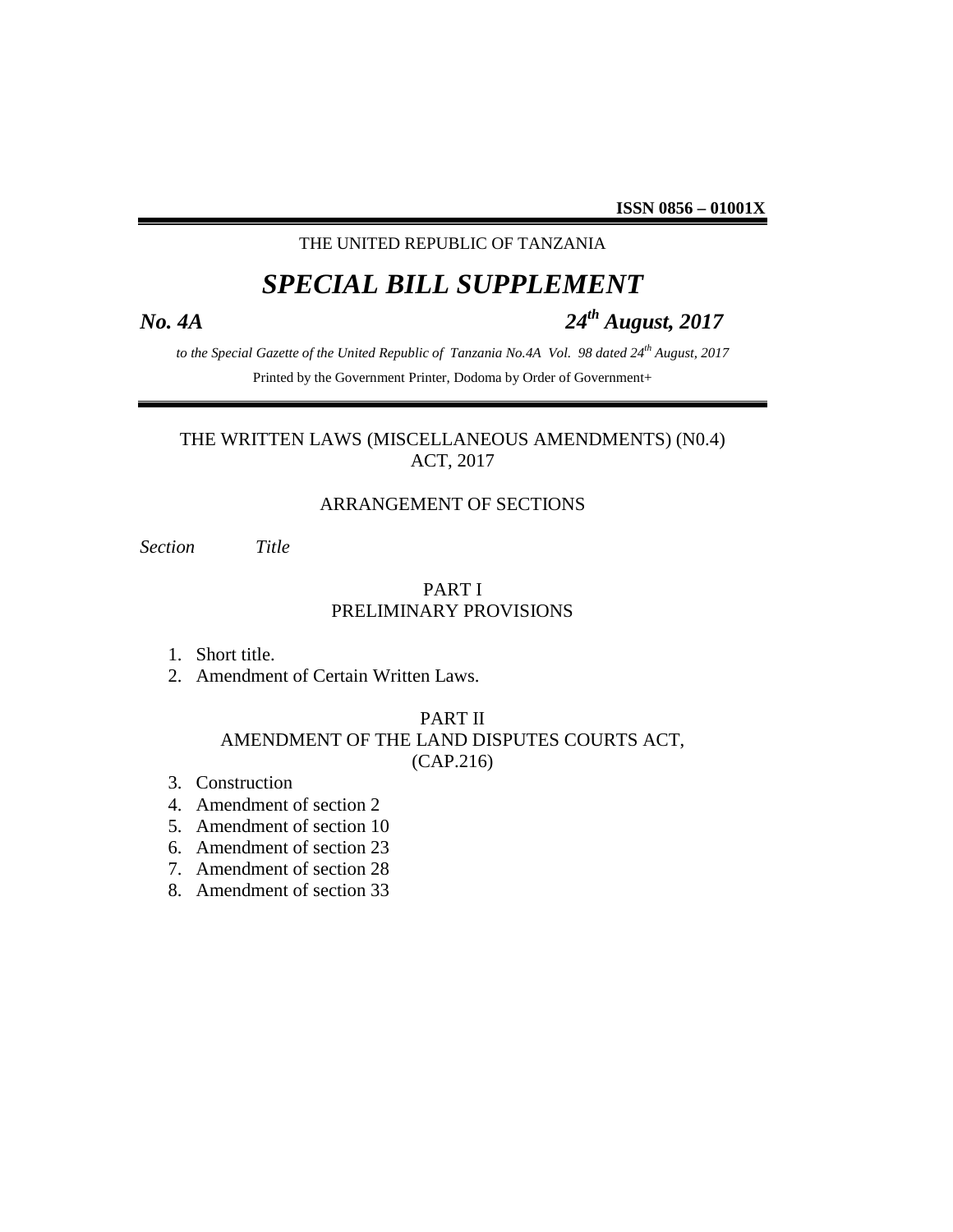- 9. Amendment of section 37
- 10. Amendment of section 44
- 11. Repeal and replacement of section 55
- 12. Amendment of section 56

### PART III AMENDMENT OF THE LAND SURVEY ACT, (CAP.324)

### 13. Construction

- 14. Amendment of section 2
- 15. Amendment of section 3
- 16. Amendment of section 4
- 17. Amendment of section 6
- 18. Amendment of section 9
- 19. Amendment of section 13
- 20. Addition of section 18A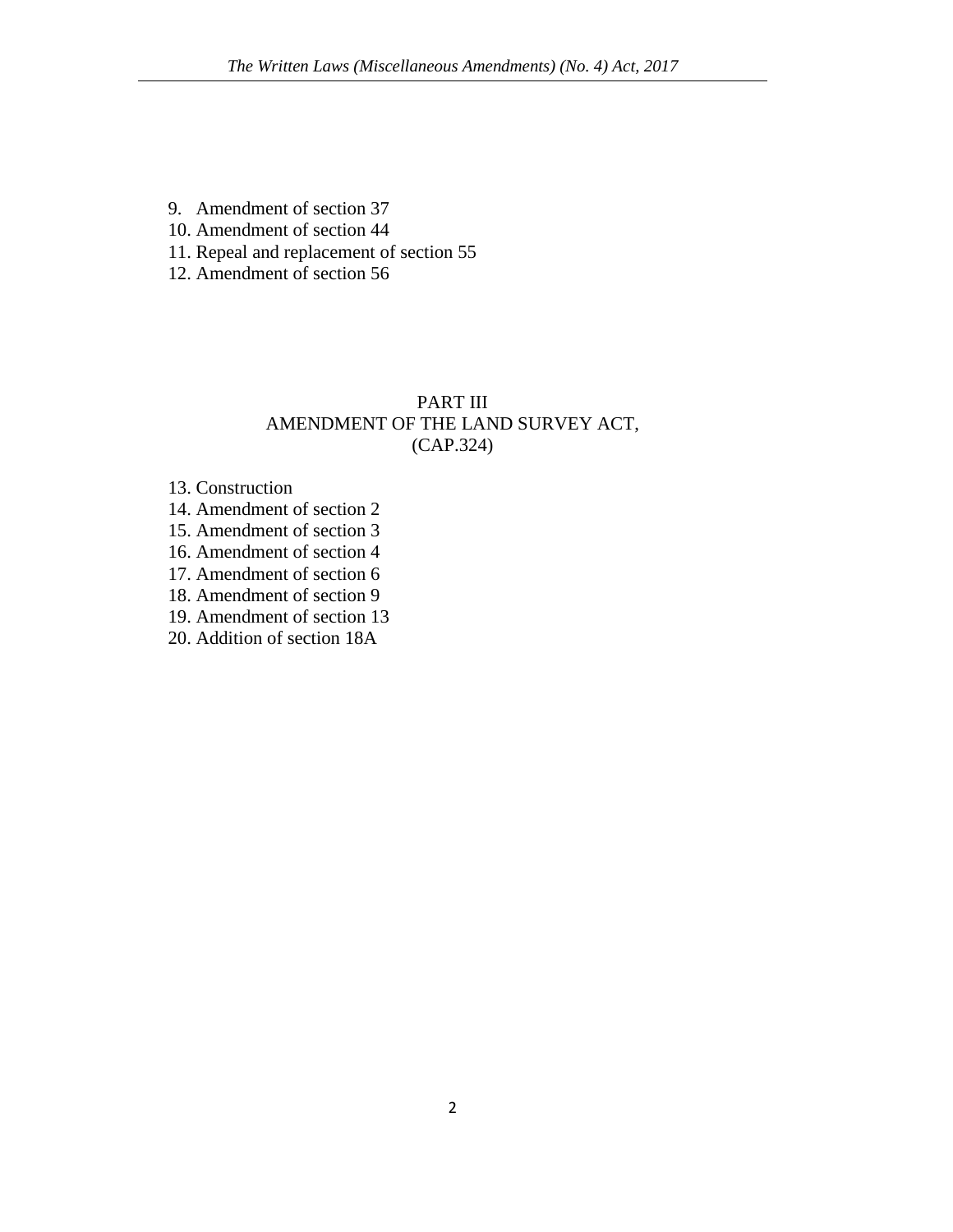### PART IV

### AMENDMENT OF THE NATURAL WEALTH AND RESOURCES CONTRACTS (REVIEW AND RE-NEGOTIATION OF UNCONSCIONABLE TERMS) ACT (ACT NO. 6 OF 2017)

### 21. Construction

22. Amendment of section 3

### PART V

### AMENDMENT OF THE TOWN PLANNERS REGISTRATION ACT, (CAP.426)

- 23. Construction
- 24. Amendment of section 2
- 25. Amendment of section 4
- 26. Amendment of section 7
- 27. Amendment of section 8
- 28. Amendment of section 22
- 29. Amendment of section 23
- 30. Amendment of section 25
- 31. Addition of section 25A
- 32. Amendment of section 31
- 33. Repeal of Second Schedule

### PART VI

### AMENDMENT OF THE WORKERS COMPENSATION FUND ACT, (CAP.263)

- 34. Construction
- 35. Amendment of section 48
- 36. Amendment of the First Schedule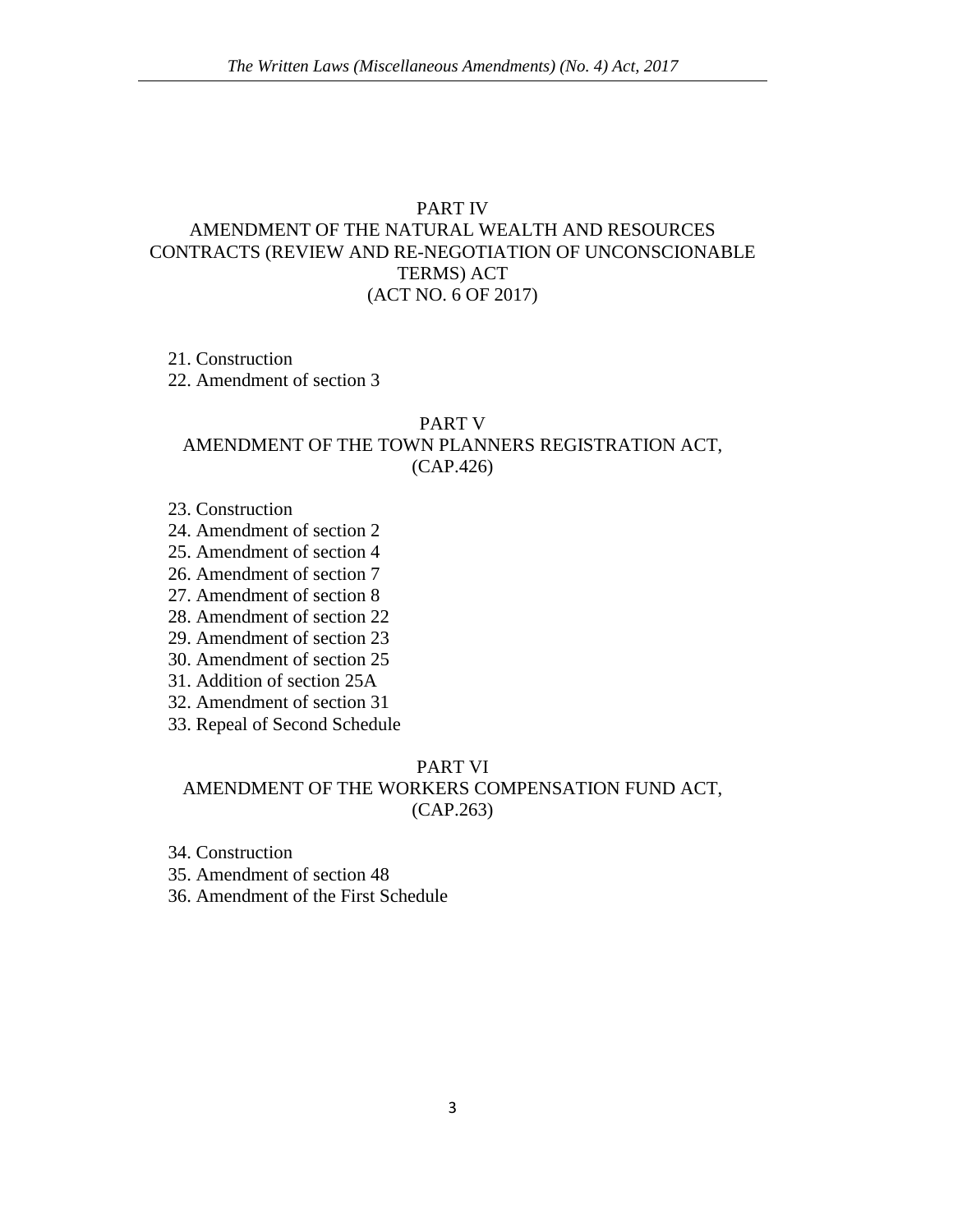### **\_\_\_\_\_\_ NOTICE**  $\overline{\phantom{a}}$

This Bill to be submitted to the National Assembly is published for general information to the general public together with a statement of its objects and reasons.

# Dar es Salaam, **JOHN W. H. KIJAZI**<br>22<sup>nd</sup> August, 2017 Secretary to the Cabinet

**Secretary to the Cabinet** 

### **A BILL**

*for*

### **An Act to amend certain written laws.**

**ENACTED** by Parliament of the United Republic of Tanzania.

### PART I PRELIMINARY PROVISIONS

Short title **1**. This Act may be cited as the Written Laws (Miscellaneous Amendments) (No.4) Act, 2017.

Amendment of certain written laws **2.** The Written Laws specified in various Parts of this Act are amended in the manner specified in their respective Parts.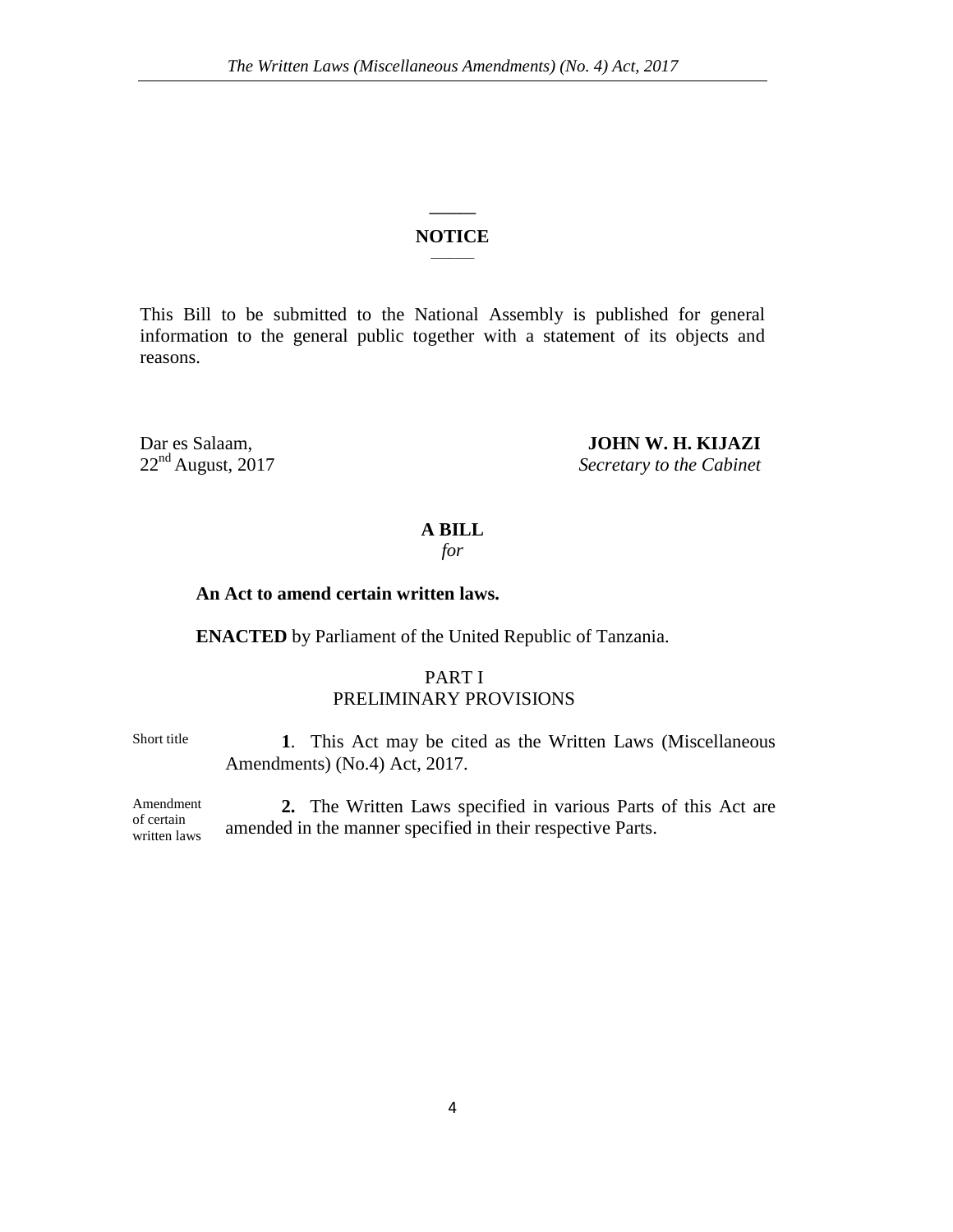### PART II AMENDMENT OF THE LAND DISPUTES COURTS ACT, (CAP. 216)

Construction Cap. 216 **3**. This Part shall be read as one with the Land Disputes Courts Act, hereinafter referred to as the "principal Act". Amendment of section 2 **4.** The principal Act is amended in section 2, by deleting the definition of the term "district council" and substituting for it the following: Cap. 287 Cap. 288 ""Council" has the meaning ascribed to it under the Local Government (District Authorities) Act and the Local Government (Urban Authorities) Act"; Amendment of section 10 **5.** The principal Act is amended in section 10, by deleting the words "of a District Council" appearing in subsection (1). Amendment of section 23 **6.** The principal Act is amended in section 23, by deleting the words "one chairman" appearing in subsection (1) and substituting for it the words "at least a Chairman". Amendment of section 28 **7.** The principal Act is amended in section 28, by- (a) inserting immediately after subsection (1) the following new subsection: "(2) A person shall not be appointed to be the Registrar unless he holds a degree in law from a recognized university and has experience in the field of law for the period of not less than ten years."; (b) renumbering subsections (2), (3) and (4) as subsections  $(3)$ ,  $(4)$  and  $(5)$  respectively.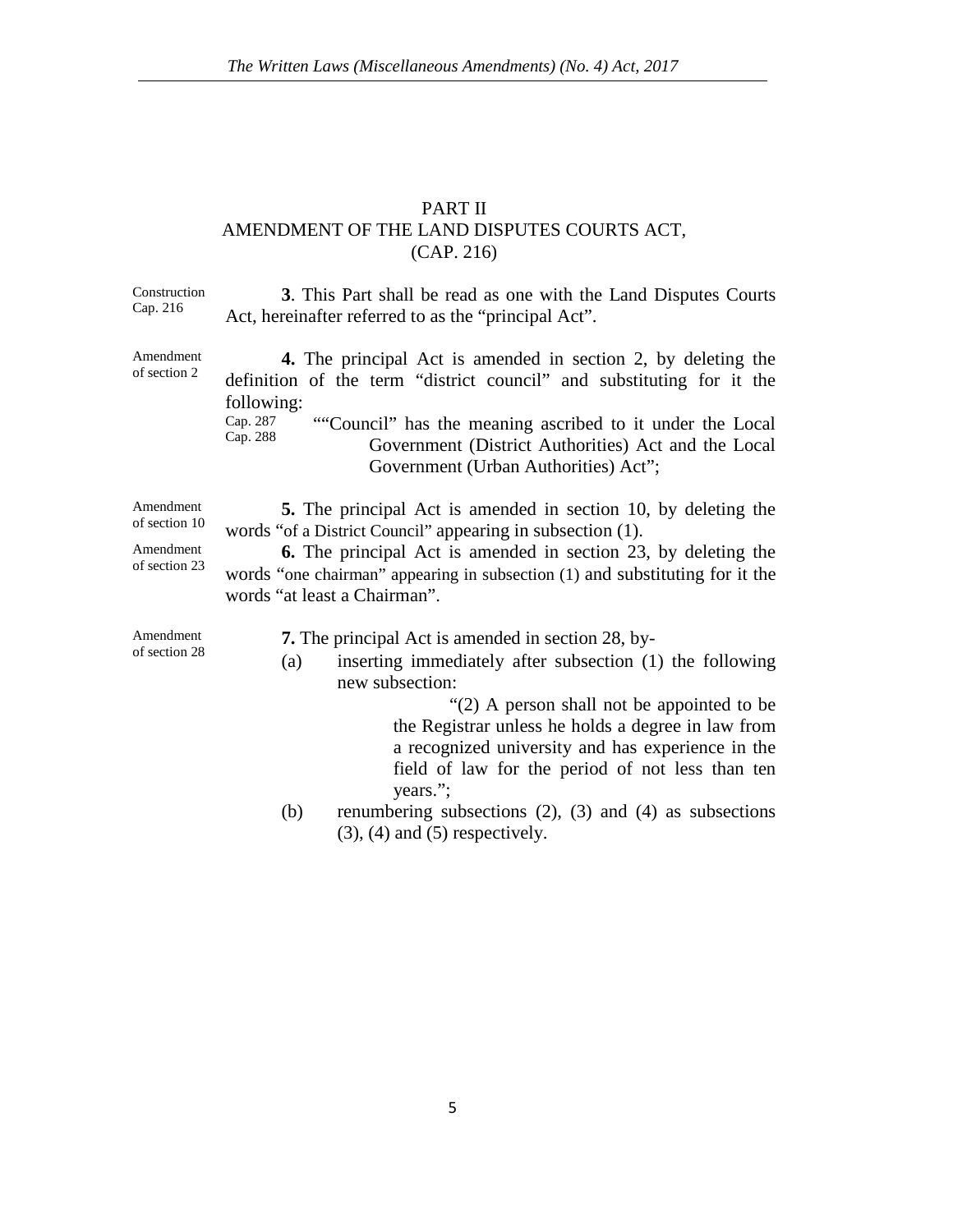| Amendment<br>of section 33                   | 8. Section 33 of the principal Act is amended-<br>(a) in subsection $(2)$ , by deleting the word "fifty" appearing in<br>paragraph (a) and substituting for it the words "one hundred";<br>and<br>(b) by deleting the word "forty" appearing in paragraph (b) and<br>substituting for it the word "eighty".                                                                                                                                                                             |
|----------------------------------------------|-----------------------------------------------------------------------------------------------------------------------------------------------------------------------------------------------------------------------------------------------------------------------------------------------------------------------------------------------------------------------------------------------------------------------------------------------------------------------------------------|
| Amendment<br>of section 37                   | <b>9.</b> The principal Act is amended in section $37(1)$ , by deleting-<br>(a) the words "fifty million" appearing in paragraph (a) and<br>substituting for them the phrase "not less than one hundred<br>and fifty million"; and<br>(b) the words "forty million" appearing in paragraph (b) and<br>substituting for them the words "one hundred million";                                                                                                                            |
| Amendment<br>of section 44                   | 10. The principal Act is amended in section 44, by adding<br>immediately after subsection (2) the following new subsection:<br>"(3) Where the Registrar in any case after making the<br>inspection and examination of records under subsection (1), is of<br>the opinion that, any decision or order is illegal or improper or<br>any proceedings are irregular, shall remit the file to the District<br>Land and Housing Tribunal within fourteen days from the date of<br>the order." |
| Repeal and -<br>replacement<br>of section 55 | 11. The principal Act is amended by repealing section 55 and<br>replacing it with the following:                                                                                                                                                                                                                                                                                                                                                                                        |

replacem of section 55

"Protection of members and others **55.** No matter or thing done by a Chairman, member, officer, servant or agent of a Village Land Council or Ward Tribunal and District Land and Housing Tribunal shall if done in good faith in the execution or purported execution of the provisions of this Act or of regulations made there under, subject any such person to any action, liability or demand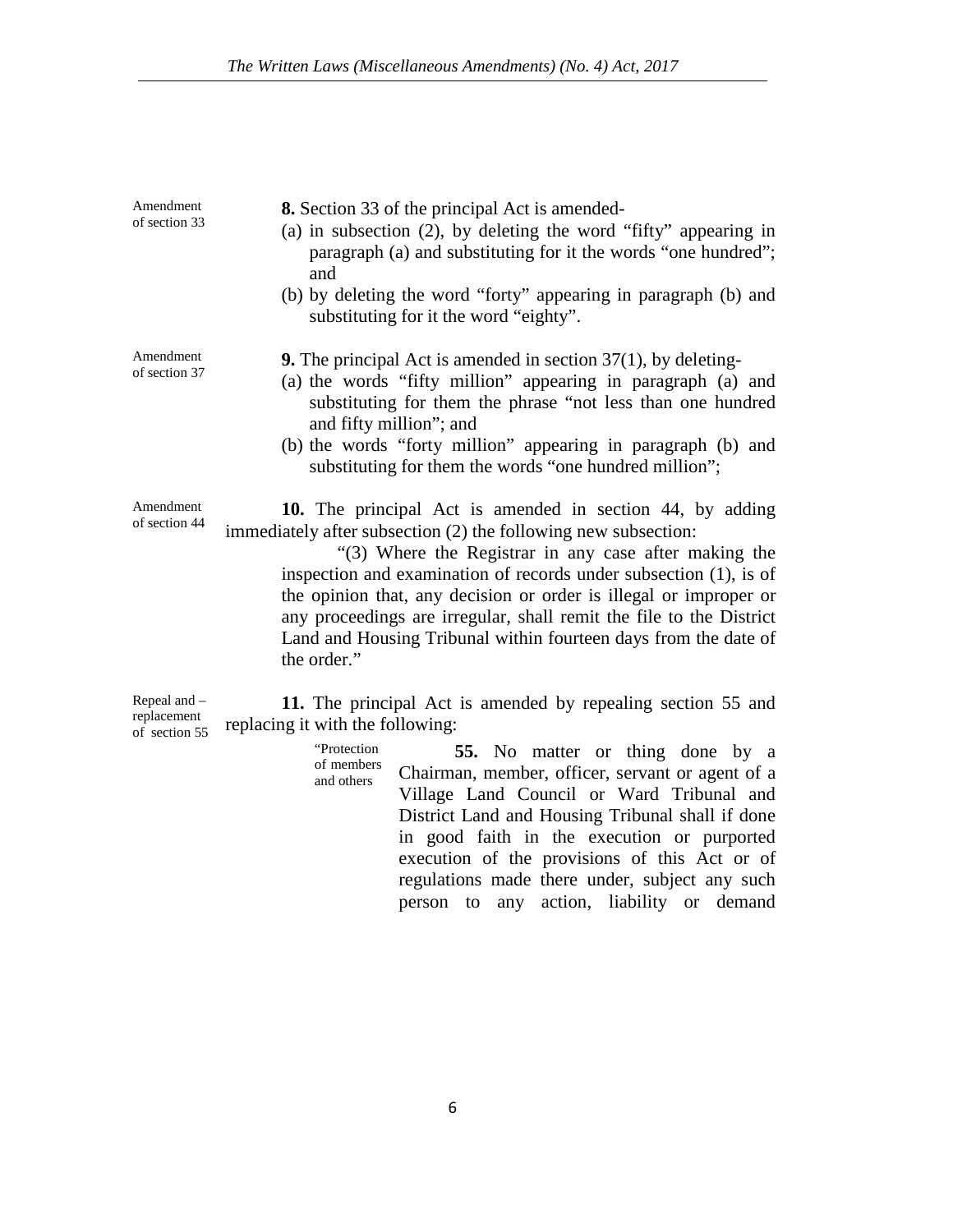### whatsoever."

Amendment of section 56 **12.** The principal Act is amended in section 56(2), by:

- (a) inserting the words "appointment and" before the word "removal" appearing in paragraph (h);
- (b) inserting the words "Chairman and" between the words "of" and "assessors appearing in paragraph (i); and
- (c) adding immediately after paragraph (i) the following new paragraph:
	- "(j) prescribing the general guidance and conduct of Court Brokers"; and
- (d) renaming paragraph "(j)" as paragraph "(k)".

### PART III AMENDMENT OF THE LAND SURVEY ACT, (CAP.324)

Construction Cap.324 **13.** This part shall be read as one with the Land Survey Act, hereinafter referred to as the "principal Act".

Amendment of section 2

**14.** The principal Act is amended in section 2, by adding in its appropriate alphabetical order the following new definition:

"Zonal Land Surveyor" means, the Surveyor in charge of the zone, representing the Director".

Amendment of section 3

- **14.** The principal Act is amended in section 3, by -
- (a) designating the contents of section 3 as subsection (1); and
- (b) adding immediately after subsection (1) as designated a new subsection (2) as follows:

"(2) The Director shall delegate functions vested to him to the Zonal Land Surveyors who shall assist the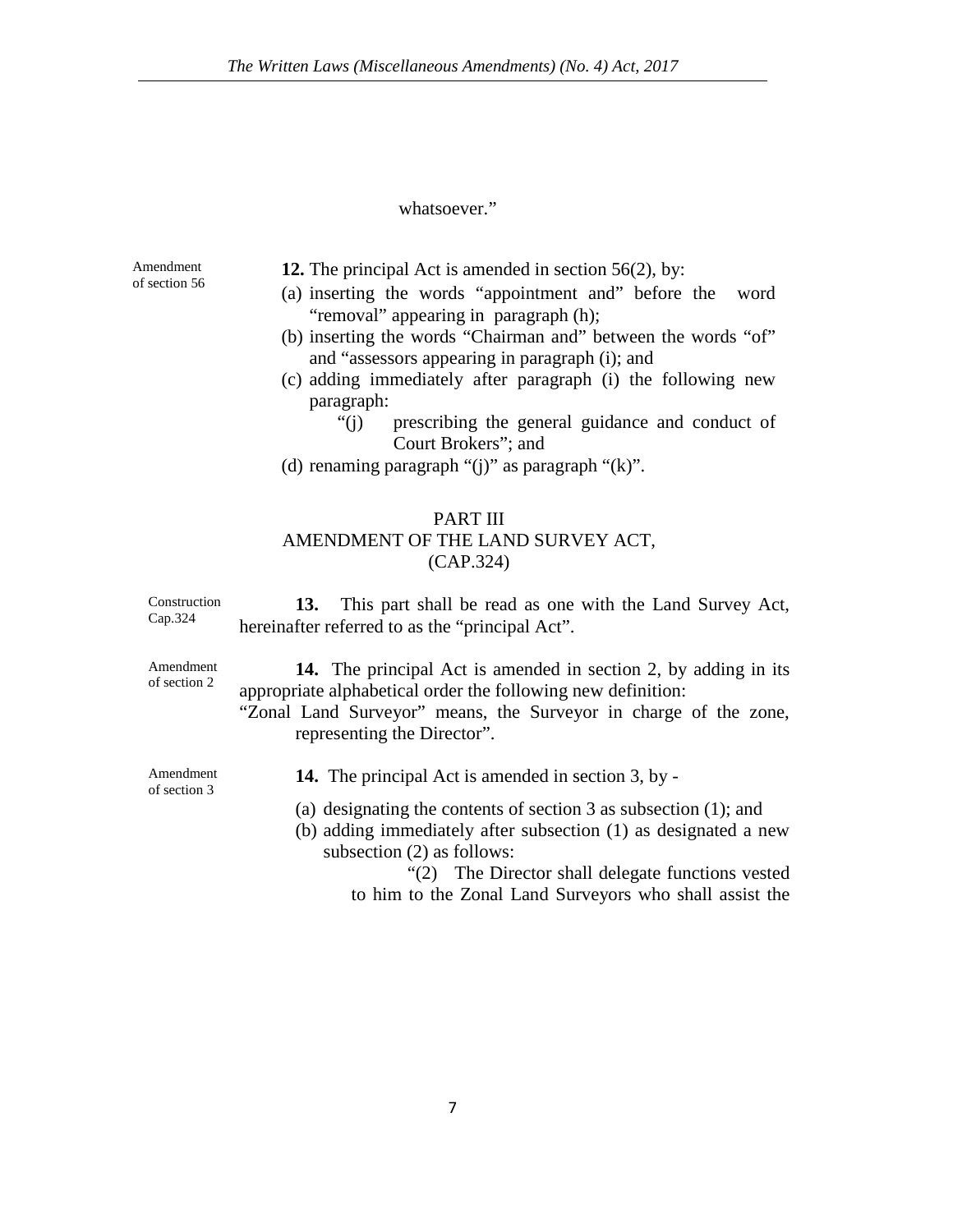Director in the performance of his duties and in the exercise of powers vested upon him by this Act."

| Amendment<br>of section 4  | <b>16.</b> Section 4(3) of the Principal Act is amended by deleting the<br>words "not exceeding fifty thousand shillings or to imprisonment for a<br>term not exceeding twelve months and substituting for them the words<br>"not less than seven thousand fifty hundred shillings or to imprisonment<br>for a term of one year".                                                                                          |
|----------------------------|----------------------------------------------------------------------------------------------------------------------------------------------------------------------------------------------------------------------------------------------------------------------------------------------------------------------------------------------------------------------------------------------------------------------------|
| Amendment<br>of section 6  | 17. The principal Act is amended in section $6(2)$ , by deleting the<br>words "not exceeding two thousand shillings and substituting for them<br>the following words" of five million shillings or to imprisonment for a<br>term of two years".                                                                                                                                                                            |
| Amendment<br>of section 9  | <b>18.</b> The principal Act is amended in section 9, by deleting the<br>words "not exceeding fifty thousand shillings" and substituting for them<br>the words "of two million shillings".                                                                                                                                                                                                                                 |
| Amendment<br>of section 13 | 19.<br>The Principal Act is amended in section 13, by adding<br>immediately after subsection (3) the following new subsection:<br>"(4) without prejudice to the generality of subsection (1)<br>cadastral survey documents submitted to the Director may be<br>generated through electronic form and such documents shall be<br>valid for all purposes."                                                                   |
| Addition of<br>Section 18A | 20. The principal Act is amended by adding immediately after<br>section 18 the following new section:<br>"Topographical<br><b>18A.</b> -(1) The Director shall have exclusive<br>and other maps<br>right to prepare, produce and supply topographical<br>maps and any other map showing any regional and<br>National boundaries.<br>(2)<br>Any person who contravenes the<br>provisions of this section commits an offence |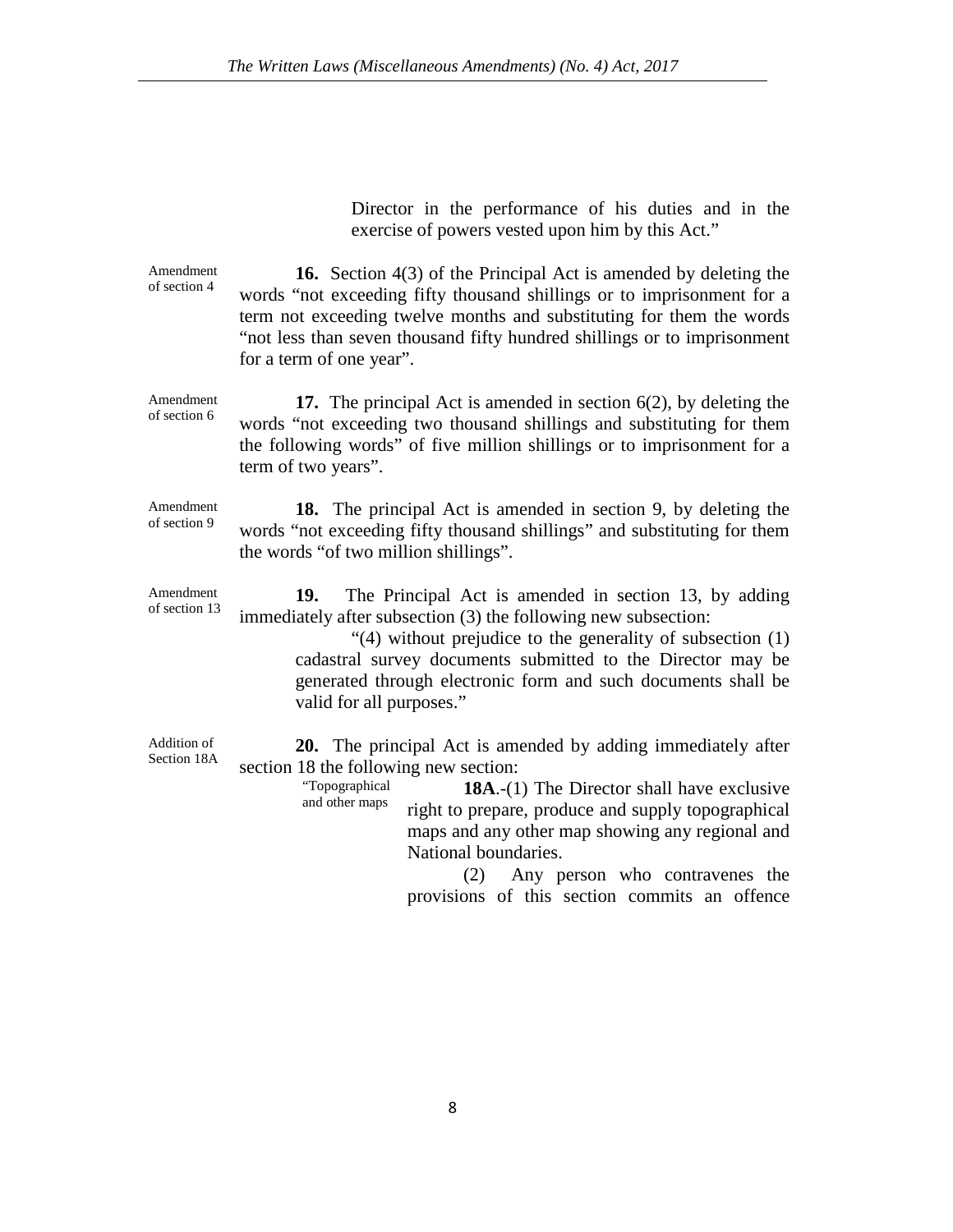against and on conviction is liable to a fine not less than fifty thousand but not exceeding one hundred fifty thousand shillings or to imprisonment for a term of not less than six months but not exceeding one year."

### PART IV

### AMENDMENT OF THE NATURAL WEALTH AND RESOURCES CONTRACTS (REVIEW AND RE-NEGOTIATION OF UNCONSCIONABLE TERMS) ACT (ACT NO. 6 OF 2017)

Construction Act No. 6 of 2017 **21.** This Part shall be read as one with the Natural Wealth and Resources Contracts (Review and Re-Negotiation of Unconscionable Terms) Act, herein after referred to as the "principal Act".

Amendment of section 3 **22.** Section 3 of the principal Act is amended in the definition of the term "natural wealth and resources" by deleting the words "and flora fauna" appearing in the third line and substituting for them the following: "mineral resources, petroleum resources, flora and fauna";

### PART V

### AMENDMENT OF THE TOWN PLANNERS REGISTRATION ACT, (CAP.426)

Construction Cap.426 **23.** This Part shall be read as one with the Town Planners Registration Act, hereinafter referred to as the "principal Act".

Amendment of section 2 **24.** The principal Act is amended in section 2, by inserting in their appropriate alphabetical order the following new definitions:

"a foreign firm" means a firm whose majority shares are owned by noncitizens;

"town planning practice" includes-

(a) preparation of General Planning Schemes including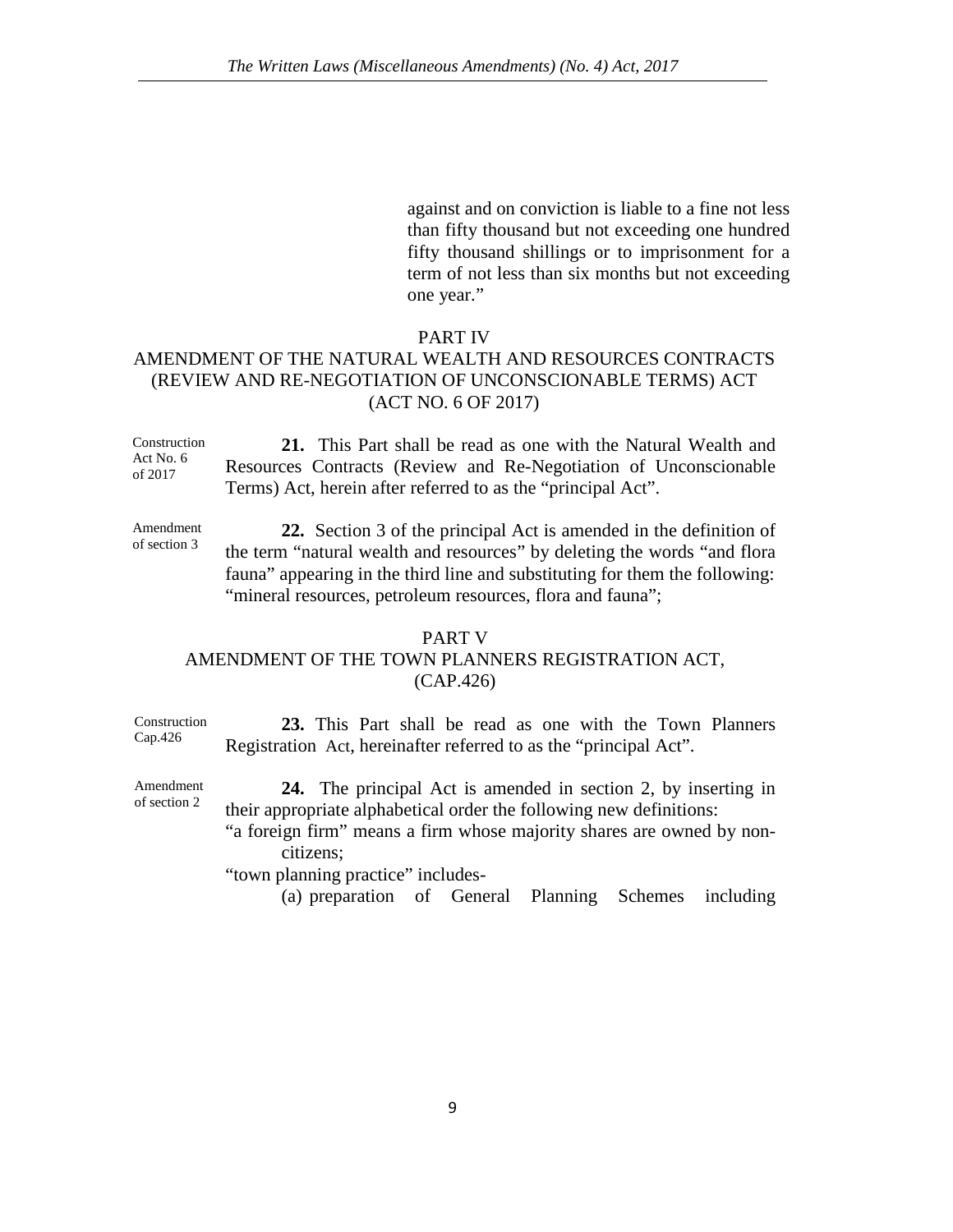Metropolitan Plans, Master Plans, Strategic Urban Development Plans and Interim Land Use Plans;

- (b) preparation of Regional and District Physical Development plans and Village Land Use plans;
- (c) preparation of detailed plans for redevelopment or renewal, of regularization, institutional management plans, neighborhood unit plans and any other site plans;
- (d) preparation of national or regional policies and strategies pertaining to planning and housing; and
- (e) preparation of various technical guidelines to guide development; and

"stop order" means an order issued by the Board under this Act."

Amendment of section 4

- **25.** The principal Act is amended in section 4, by:
- (a) inserting immediately after subsection (1) the following new subsections:
	- "(2) The Board shall be a body corporate and shall;
	- (a) have perpetual succession and common seal;
	- (b) in its corporate name be capable of-
		- (i) suing and being sued;
		- (ii) acquiring, holding and disposing of movable and immovable property; and
		- (iii) entering into Contracts or other transactions and doing all other acts and things which a body corporate may lawfully perform;

(3) Notwithstanding the provisions of this section, the Attorney General shall have the right to intervene in any suit or matter instituted by, or against the Board.

(4) Where the Attorney General intervenes in any matter in pursuance of subsection (2), the provisions of the Government Proceedings Act shall apply in relation to the proceedings of that suit or matter as if it had been

Cap.5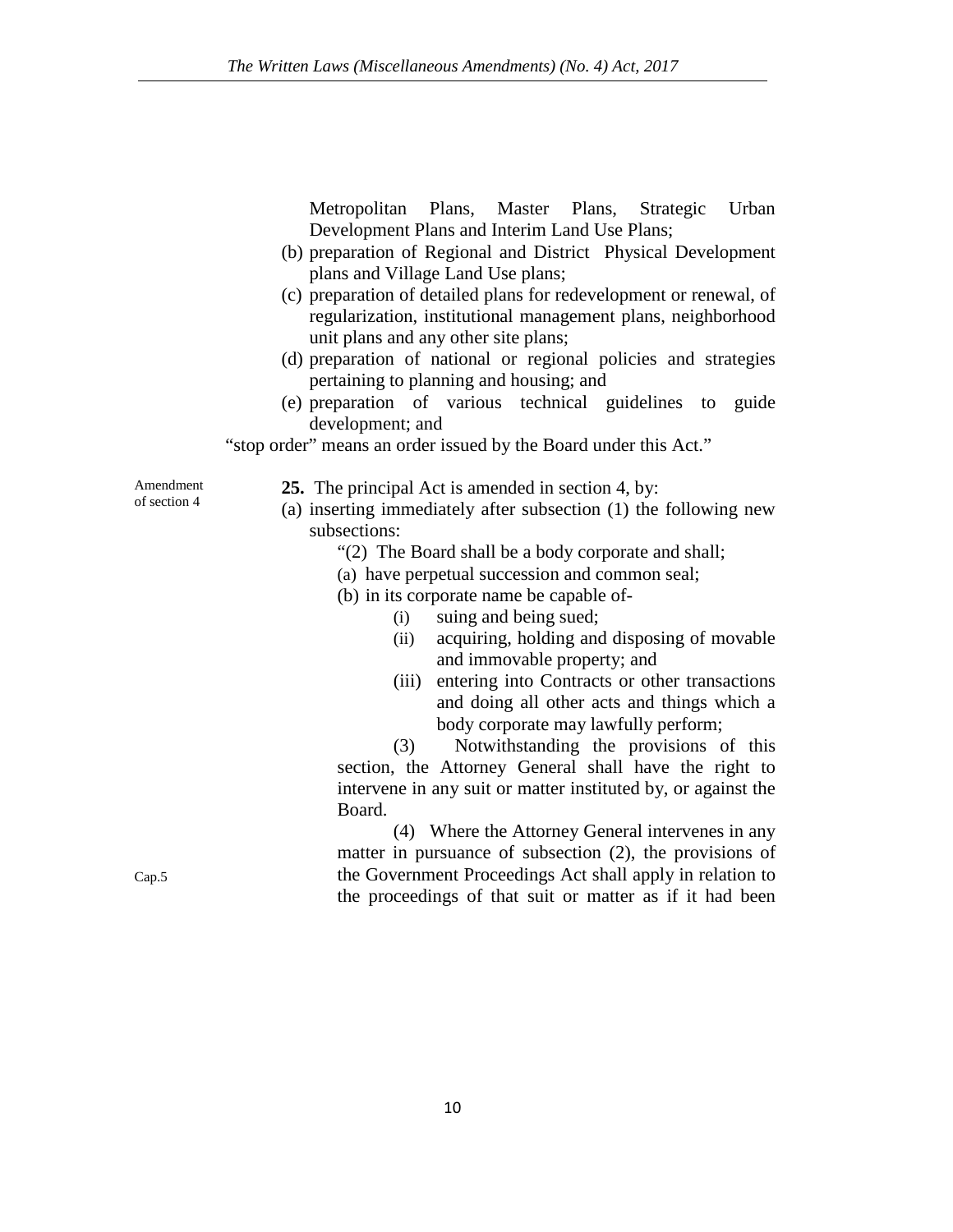instituted by, or against the Government.

(5) For the purposes of subsections (3) and (4), the Board shall have a duty to notify the Attorney General of any impending suit or intention to institute a suit or matter by, or against the Board.

(b) renaming subsection (2) as subsection (6).

**26.** The principal Act is amended in section 7, by adding immediately after subsection (2) the following new subsections:

"(3) The Registrar shall be the accounting officer and secretary of the Board.

(4) Without prejudice to subsection (3), the functions of the Registrar shall be to:

- (a) plan, manage, monitor and implement the programs and policies of the Board;
- (b) prepare draft policies and programs on the professional development of town planners for approval by the Board;
- (c) prepare budgets for approval by the Board;
- (d) prepare and submit to the Board reports on the activities and audited accounts of the Board;
- (e) liaise with other relevant Bodies for the purposes of providing strategic advice on the professional development of Town Planners;
- (f) facilitate the meetings of the Board; and
- (g) perform any other duties relating to the objectives and functions of the Board that may be entrusted upon him by the Board.

(5) In the performance of his functions under this Act, the Registrar shall be answerable to the Board".

Amendment of section 8

**27.** The principal Act is amended in section 8, by deleting subsection (2) and substituting for it the following:

Amendment of section 7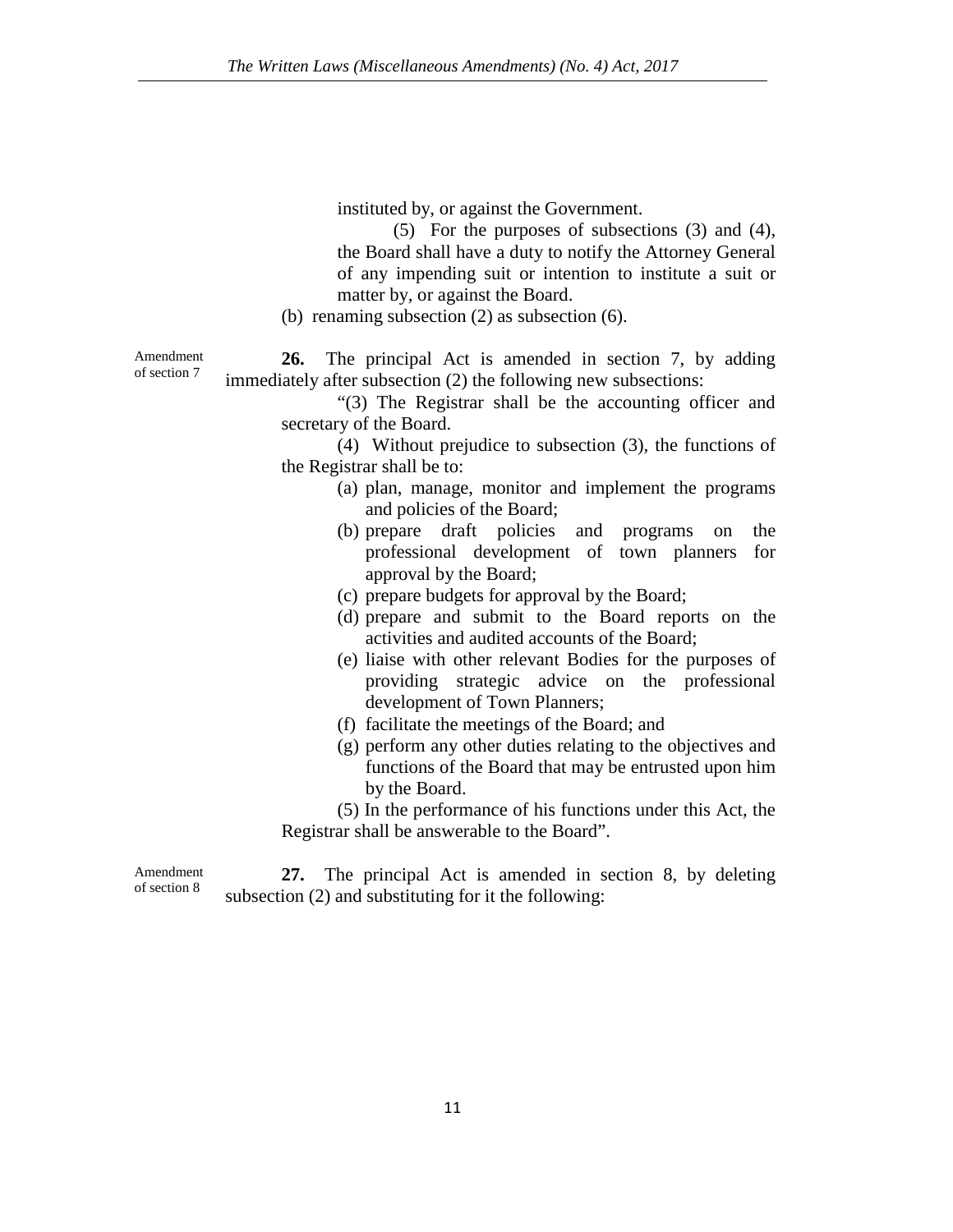"(2) Application Forms for Registration, Practicing Licence, Certificates of Registration and Register of Town Planners shall be as prescribed in the Regulations."

Amendment of section 22 **28**. The principal Act is amended in section 22, by deleting the phrase "exceeding five hundred thousand shillings and not less than three hundred thousand shillings or to imprisonment for a term not exceeding two years but not less than three months" and substituting for it the phrase "less than five million shillings but not exceeding ten million shillings or to imprisonment for a term not less than one year but not exceeding three years".

| Amendment                  | 29. The principal Act is amended in section 23, by-                                                                                                                                                                                                                          |
|----------------------------|------------------------------------------------------------------------------------------------------------------------------------------------------------------------------------------------------------------------------------------------------------------------------|
| of section 23              | (a) deleting subsection $(1)$ and substituting for it the following:                                                                                                                                                                                                         |
|                            | "(1) A body whether corporate or otherwise shall                                                                                                                                                                                                                             |
|                            | not carry out business or practice as a town planner unless                                                                                                                                                                                                                  |
|                            | it is registered in accordance with this Act and at least two                                                                                                                                                                                                                |
|                            | of its partners, members or shareholders are persons                                                                                                                                                                                                                         |
|                            | registered under this Act."; and                                                                                                                                                                                                                                             |
|                            | (b) deleting the words " not exceeding five hundred thousand<br>shillings but not less than three hundred thousand shilling"<br>appearing in subsection (4) and substituting for them the<br>words " not less than two million but not exceeding five<br>million shillings." |
| Amendment<br>of section 25 | <b>30.</b> The principal Act are amended in section 25, by-                                                                                                                                                                                                                  |
|                            | (a) inserting immediately after paragraph (a) the following new<br>paragraph:<br>"(b) fails to pay prescribed fees;"                                                                                                                                                         |
|                            | (b) renaming paragraphs (b) and (c) as paragraphs (c) and (d)<br>respectively;                                                                                                                                                                                               |

(c) deleting the words "not exceeding five hundred thousand shillings but not less than one hundred thousand shillings or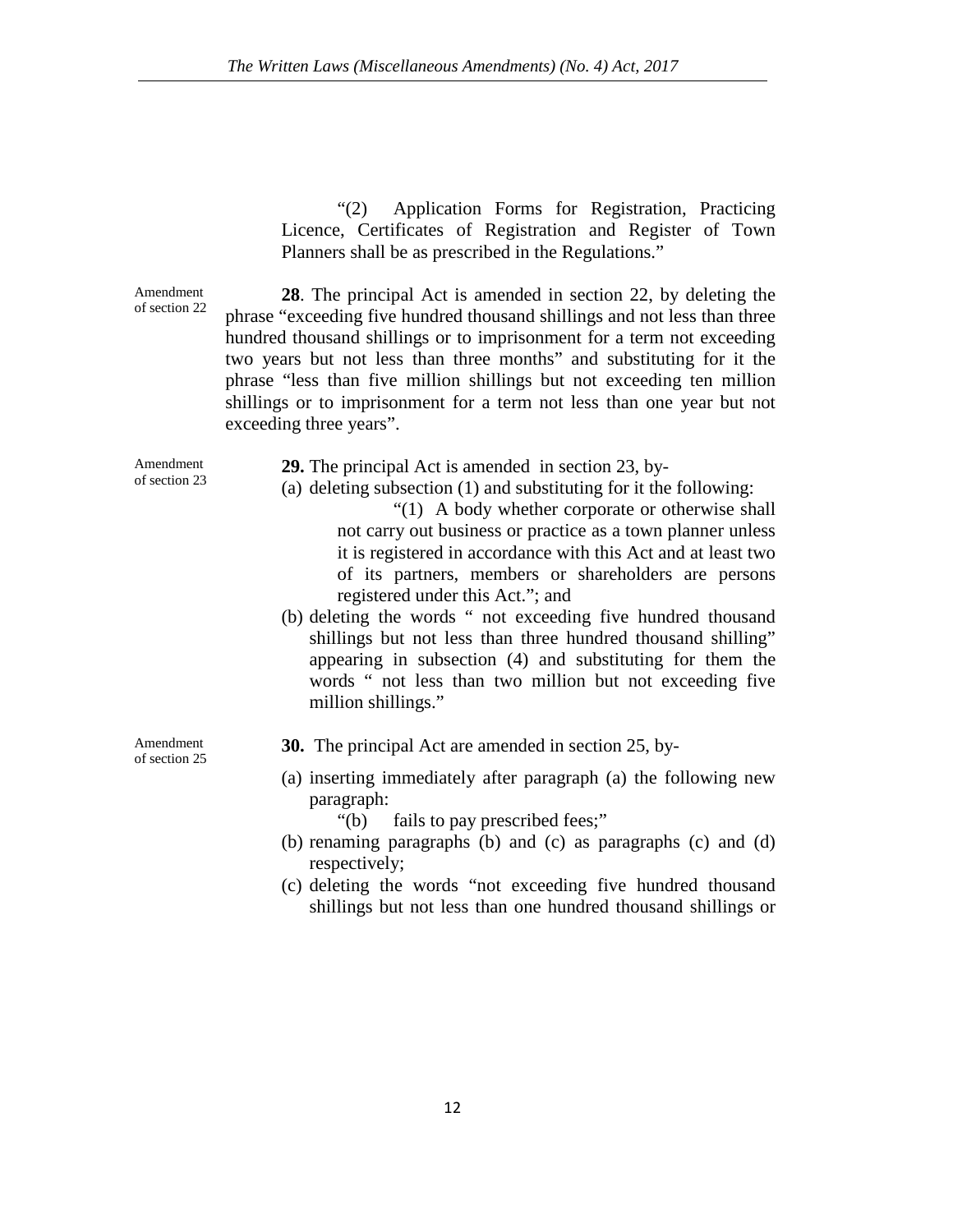to imprisonment for a term not exceeding two years but not less than three months" and substituting for them the words "not less than two million shillings but not exceeding five million shillings or to imprisonment for a term not less than one year and not exceeding three years".

**31**. The principal Act is amended by adding immediately after section 25 the following new section:

> "Power to issue stop order **25A**.-(1) Where any person or firm which is not registered under the Act undertakes town planning works or carries out any town planning work in contravention of the Act, the Board may issue a stop order or take other legal action.

> > (2) A person who fails to comply with the requirements of the stop order issued under subsection (1), commits an offence and upon conviction, is liable to a fine of not less than three million shillings and not exceeding five million and in case of a continuing offence to a fine of three hundred and fifty thousand shillings for every day during which the offence continues after conviction.

> > (3) The stop order issued under this section shall be served through the registered address at the principal office of the party in breach.

> > (4) Any person who refuses service of a stop order issued under this section, commits an offence and on conviction is liable to a fine of five million shillings or to an amount equivalent to two percent of the town planning work, whichever is greater, or to twelve months imprisonment or to both.

> > (5) Notwithstanding subsections (3) and (4), where an offence under this section is committed by a firm, that firm is liable on conviction to a fine of not less than five million shillings but not exceeding ten million and in case

Addition of section 25A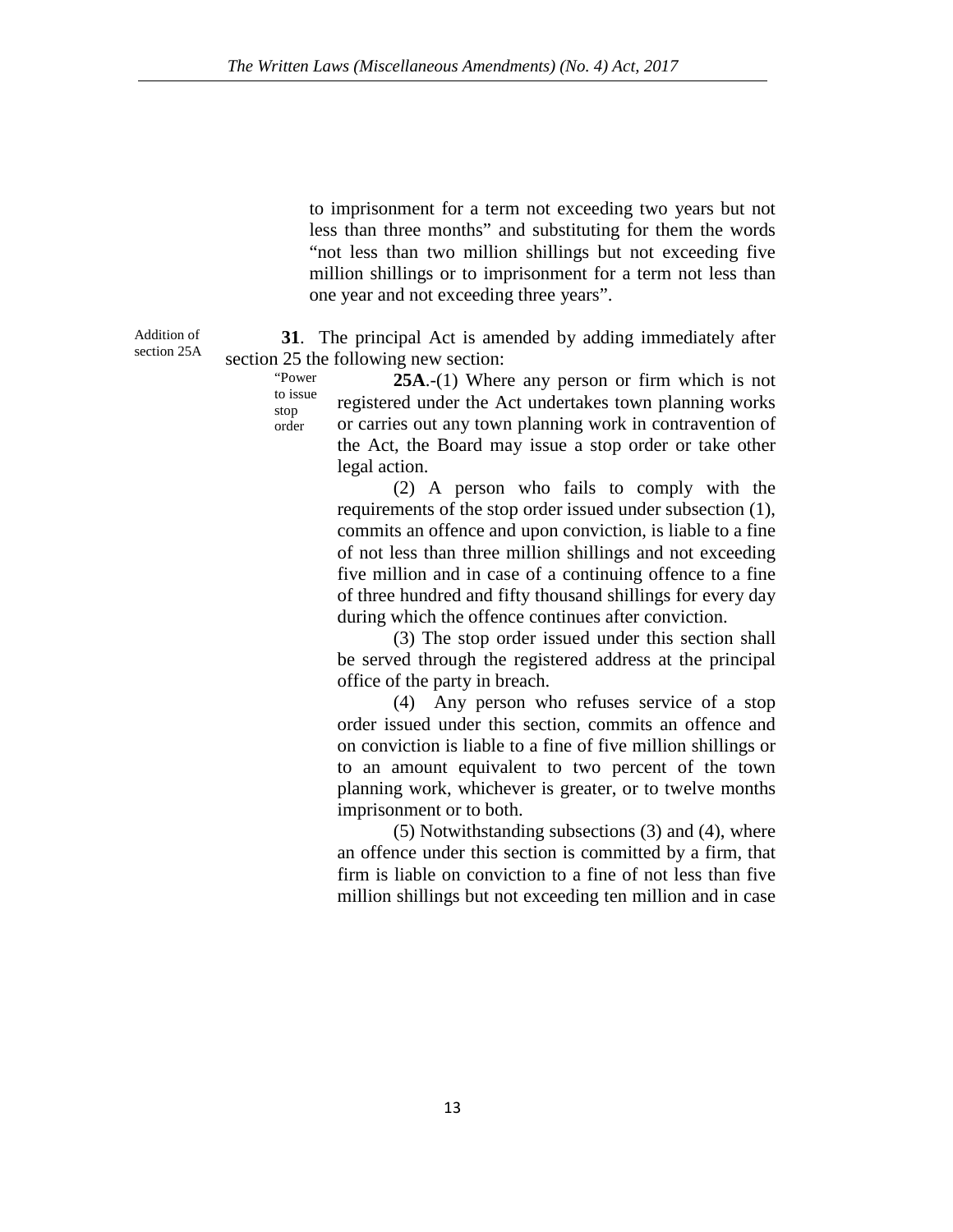of a continuing offence to a fine of five hundred thousand shillings for every day during which the offence continues after conviction."

Amendment of section 31

**32.** The principal Act is amended in section 31(2), by-

- (a) inserting immediately after paragraph (a) the following new paragraph:
	- "(b) fees payable and forms in respect of application for registration and licencing under this Act;"; and
- (b) renaming paragraphs (b), (c) and (d) as paragraphs (c), (d) and (e) respectively.

Repeal of Second Schedule **33**. The principal Act is amended by repealing the Second Schedule.

### PART VI

### AMENDMENT OF THE WORKERS COMPENSATION FUND ACT, (CAP. 263)

Construction Cap. 263 **34**. This Part shall be read as one with the Workers Compensation Fund Act, hereinafter referred to as the "principal Act".

Amendment of section 48

- **35**. The principal Act is amended in section 48-
- (a) in subsection (4), by deleting paragraph (b) and substituting for it the following:
	- "(b) the employee with less than one hundred per cent but more than thirty percent permanent disablement, shall be paid monthly pension calculated in accordance with paragraph (a) proportionate to the degree of permanent disablement of the employee;
	- (c) the employee with thirty percent or less than thirty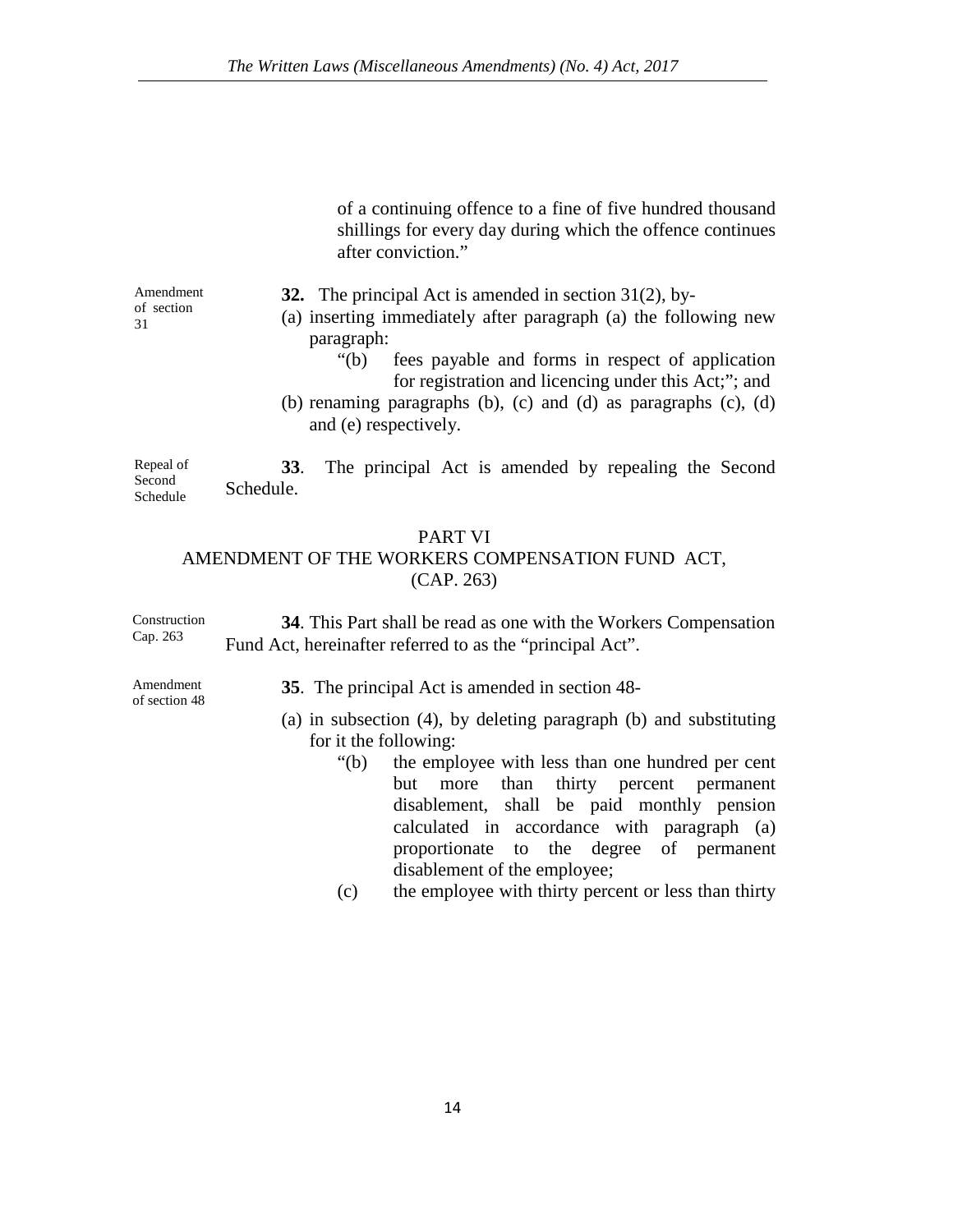percent permanent disablement shall be paid in the form of a lump sum and the amount payable shall be eighty four times the monthly pension amount provided in paragraph (a) proportionate to the degree of permanent disablement of the employee." ;

(b) by adding immediately after subsection (5) the following:

"(6) For the purpose of this section, "monthly pension" means a pension payable monthly during the lifetime of the employee and shall cease or be adjusted when the employee resumes work or qualifies for payment of an old age or invalidity pension upon reaching retirement age."

Amendment **36.** The First Schedule to the principal Act is amended in paragraph (1) by deleting subparagraph (b) and substituting for it the following:

- "(b) other members appointed by the Minister as follows:
	- (i) two members representing the most representative employers' organization;
	- (ii) two members representing the most representative employees' organisation;
	- (iii) a law officer representing the Attorney General;
	- (iv) a representative from the Ministry responsible for social security;
	- (v) a representative from the Ministry responsible for finance; and
	- (vi) a representative from an association of persons with disabilities arising from work related injuries or diseases who possess knowledge and experience in labour or social security matters."

of the First Schedule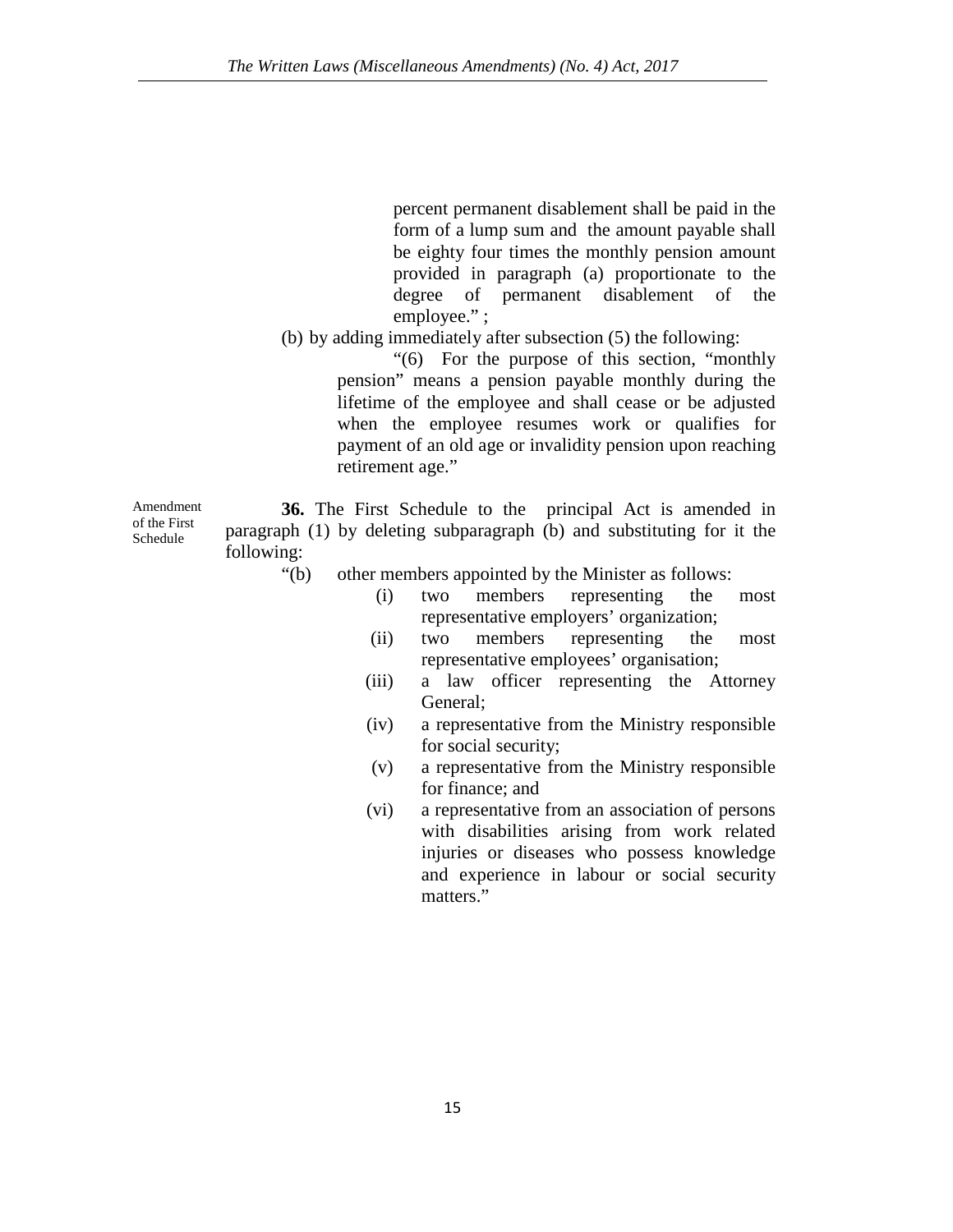### **\_\_\_\_\_\_ OBJECTS AND REASONS \_\_\_\_\_\_\_\_**

This Bill proposes to amend five laws namely, the Land Disputes Courts Act, Cap.216, the Land Survey Act, Cap.324, the Natural Wealth and Resources Contracts (Review and Re-Negotiation of Unconscionable Terms) Act, 2017, the Town Planners Registration Act, Cap.426 and the Workers Compensation Act, Cap.263.

The proposed amendments intend to keep the respective laws with changes so far observed in their implementation.

This Bill is divided into six Parts. Part I deals with preliminary provisions which includes the title of the Bill and the manner in which the laws proposed to be amended, are amended in their respective Parts.

Part II amends the Land Disputes Courts Act, Cap.216. Section 2 is amended by removing the definition of the word "District Council" instead the word "council" is defined. The amendments aim to remove the ambiguities that arise in bodies that deal with land dispute settlement in ward and district levels where according to the current law they are supposed to be established in district authorities and not in town authorities. For the same purpose, section 10(1) is also amended by removing the word "District council".

Section 23(1) is amended by removing the word "Chairman" and substituting thereto with the word "at least one chairman". These amendment aim at enabling the District Land and Housing Tribunal to have more than one Chairman.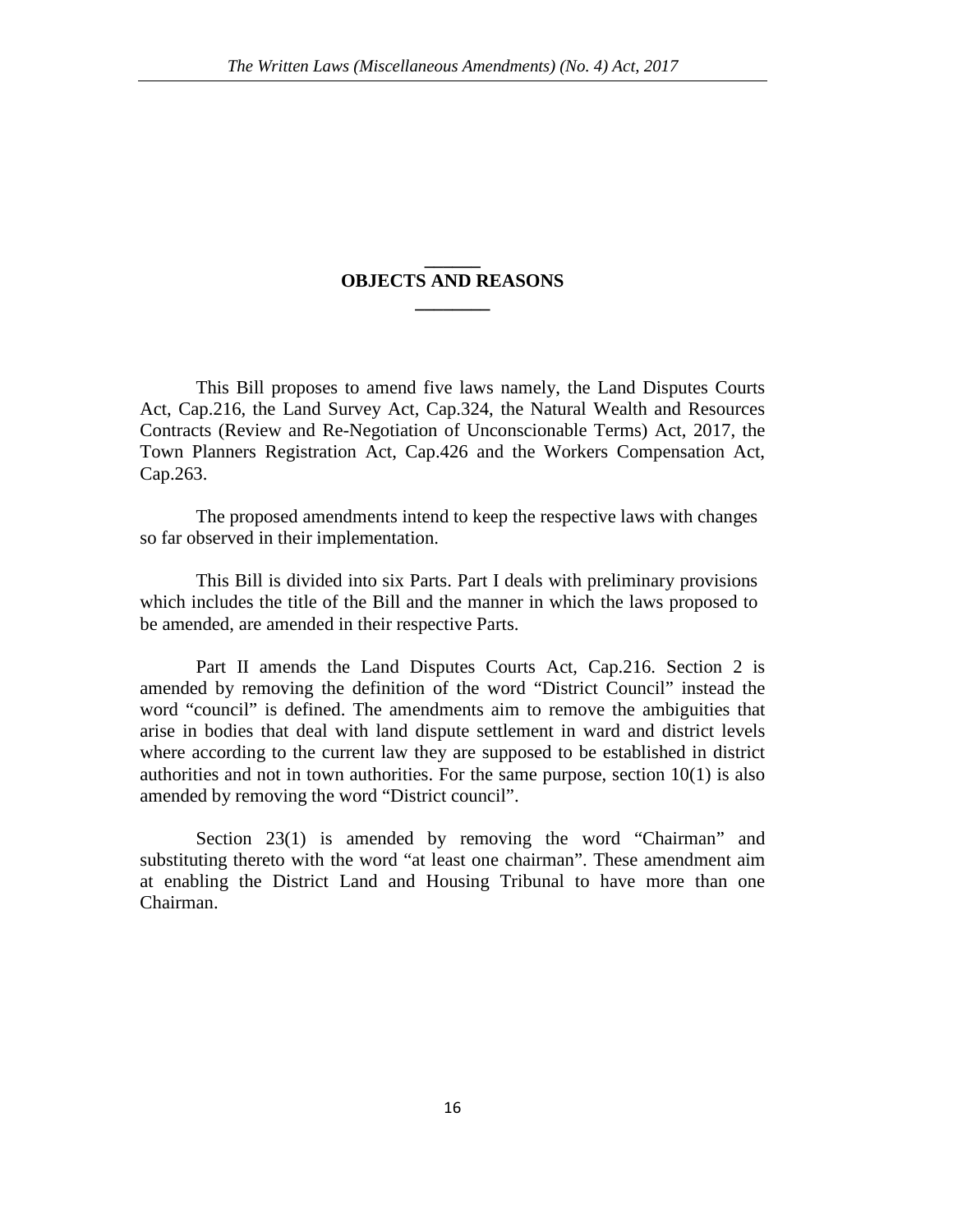Section 28 is amended by adding subsection (2) which provides for the qualifications of the Registrar of District Land and Housing Tribunals. The proposed qualifications require the person to have at least Bachelor of Laws Degree from the accredited and recognised "university. Further, it requires him to have experience in law for a period of not less than 10 years.

Furthermore, section 33 also is amended on the original jurisdiction of the District Land and Housing Tribunal from fifty million to one hundred million shillings for immovable properties and from one million to fourty million shillings for movable and valuable properties. The same amendment are under section 37 where the original jurisdiction of the High Court will be on the recovery immovable property that exceeds one hundred million shillings and on the recovery of movable and valuable property that exceed fourty million shillings. The Part is also amended in section 44 by enabling the High Court with powers to return, within 14 days, the case file to the District Land and Housing Tribunal where such file had been requested by the High Court.

Section 55 is amended for purposes of updating the information. The section deals with executives at Village Land Tribunals, Ward Land Tribunals and District Land and Housing Tribunals. Section 56(2) is amended in order to enable the Minister responsible for land matters to make regulations concerning appointment of Tribunal Chairmen and Assessors. Further, to provide for duties, responsibilities and mode of work of the Tribunal Chairmen, and court brokers of the District Land and Housing Tribunals.

Part III provides for amendment to the Land Survey Act, Cap.324. The proposed amendments intends to provide for a new definition of "*Zonal land Surveyor"* which was not included in the Act.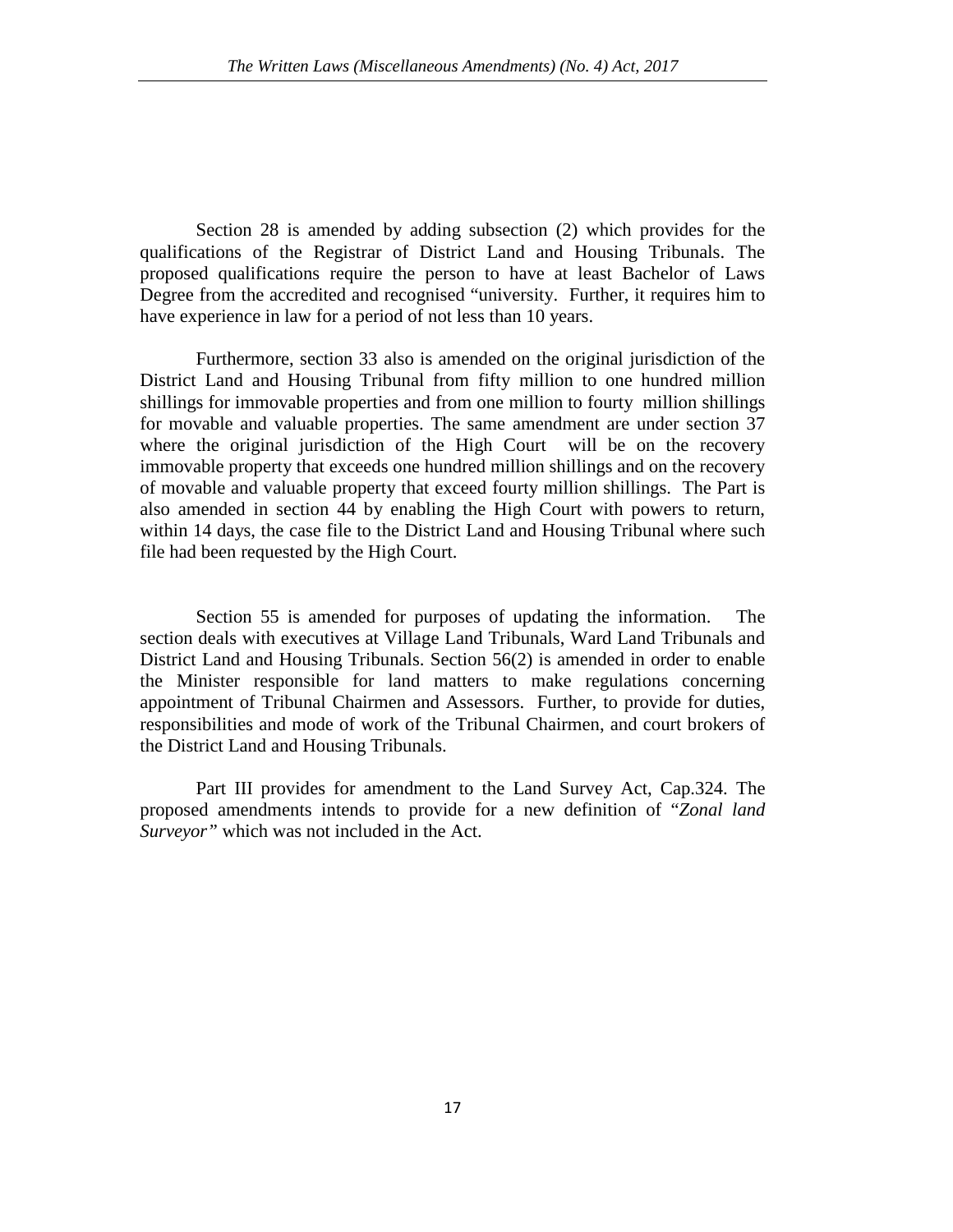Further, it proposes to amend sections 3, 4, 6 and 9 for purposes of providing for new penalties for the contravention of the relevant provisions of the Act.

Further more, in section 13 is amended by adding a new subsection (4). The aim is to allow the use of electronic generated documents. The Section legalizes all cadastral survey documents together with other documents to be valid once they are generated in electronic form.

The Part also intends to amend the Act by adding a new section 18A. the aim is to empower the Director with exclusive right on preparation , production and supply of all matters covering regional and National boundaries. It further provides for penalties.

Part IV proposes amendment to the Natural Wealth and Resources Contracts (Review and Re-Negotiation of Unconscionable Terms) Act, 2017. Section 3 of the Act is amended in the definition of the term "natural wealth and resources". The aim is to add the definition of the terms "mineral resources" and "petroleum resources" in the Act.

Part V proposes amendments to the Town Planners Registration Act, Cap.426. It is proposed to amend section 2 by adding the definition of the terms "*firm*", "*foreign firm"* and "*Town planning practice"*.

It is further proposed to amend section 4 by adding new subsections ((2), (3), (4) and (5) with the aim of conferring the board with the status of a separate legal entity to enable the Board to have among other things, power to sue and be sued on its own corporate name and allow intervention of the Attorney General, in certain cases.

Section 7 of the Act is proposed to be amended by adding subsection (3), (4) and (5). The intension is to provide for the duties and responsibilities of the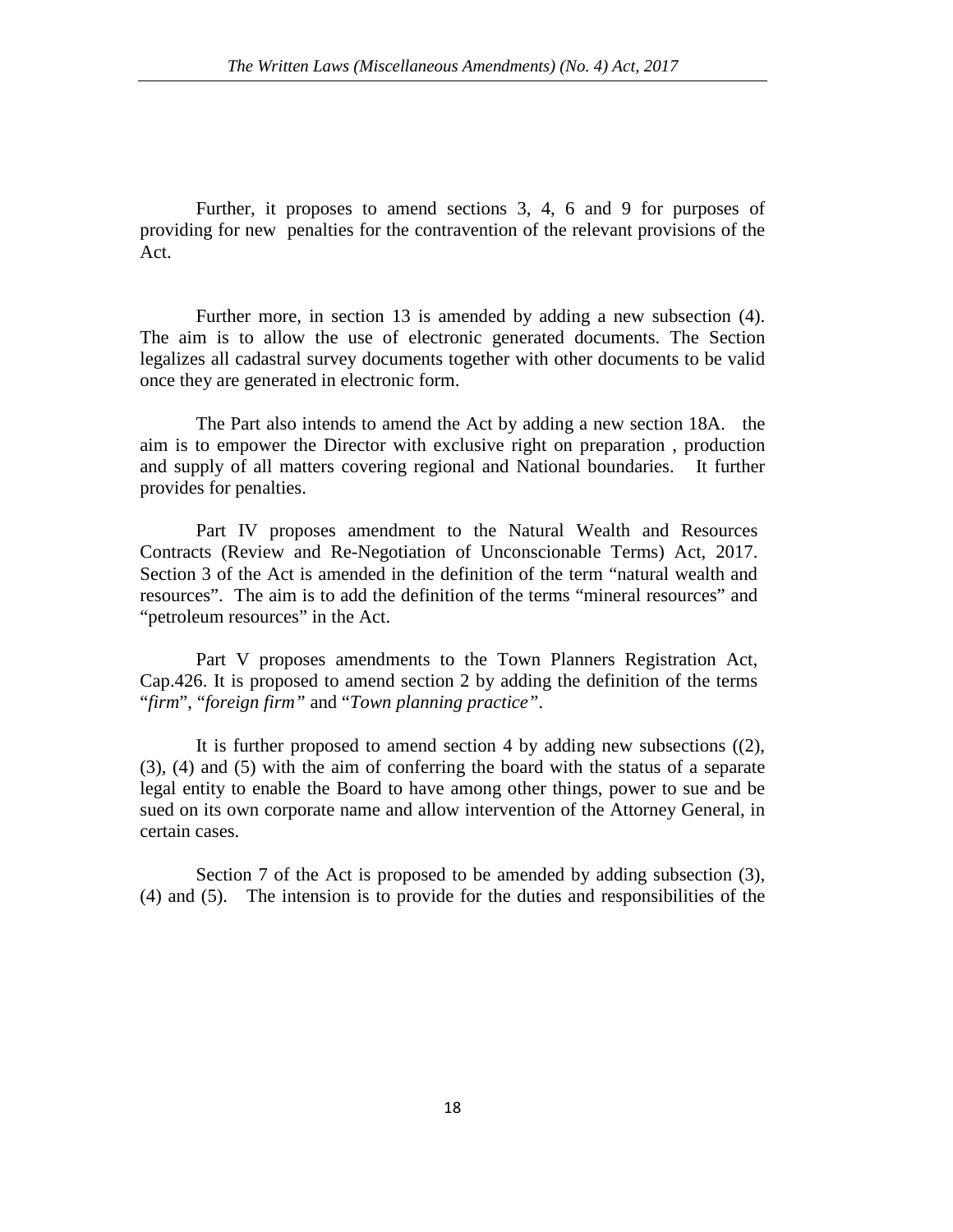Registrar. It is also proposed to amend section 8 by deleting subsection (2) and substituting for it with the new provision empowering the Minister to make regulations prescribing for forms, licensees and certificates.

It is further proposed to amend sections 15, 22 and 23. The amendments intend to provide for new penalties and to allow only registered persons to practice town planning business.

Section 25 is proposed to be amended for the purpose of increasing penalty for contravention of the relevant provisions of the Act and adding a new section 25A in order to give power to the Board to issue "stop order".

The Part further proposes to amend section 31 by inserting a new paragraph "(a)". The purpose is to enable the Minister to make regulations to provide for forms and fees payable in respect of application for registration and licensing made under this Act.

Furthermore, it propose to amend the Act by deleting the whole of the Second Schedule.

Part VI of the Bill proposes to amend the Workers Compensation Fund Act, Cap.263. The amendment propose to amend section 48(4)(b) and (c) in order to allow employees with less than thirty percent permanent disablement to be paid compensation in lump sum.

### $\overline{\phantom{a}}$ MADHUMUNI NA SABABU  $\overline{\phantom{a}}$

Muswada huu unapendekeza kufanya Marekebisho katika Sheria tano ambazo ni Sheria ya Utatuzi wa Migogoro ya Ardhi, Sura ya 216, Sheria ya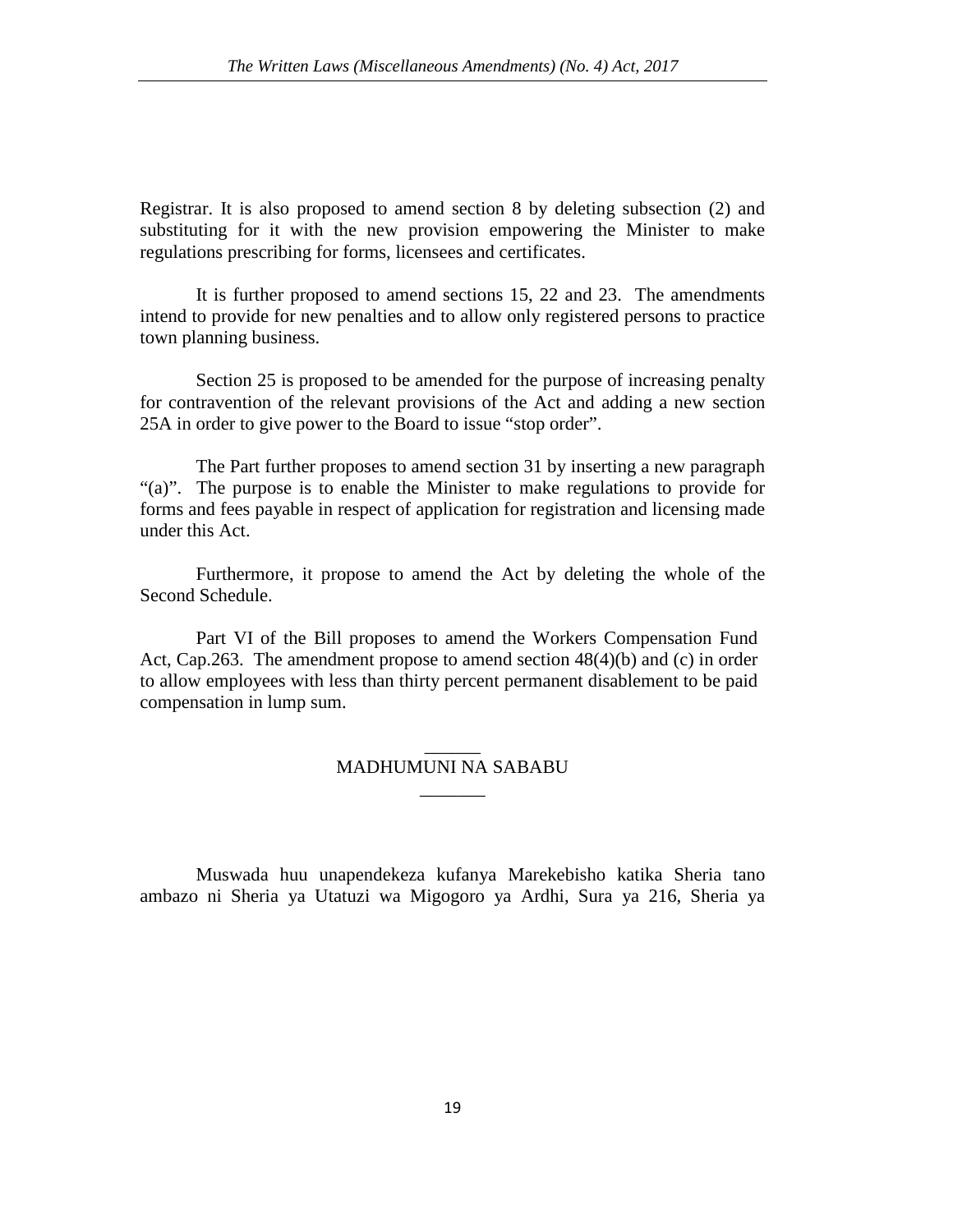Upimaji wa Ardhi, Sura ya 324, Sheria ya Mamlaka ya Nchi Kuhusu Rasilimali za Nchi ya mwaka 2017, Sheria ya Usajiliwa Maafisa Mipango Miji, Sura ya 426 na Sheria ya Mfuko wa Fidia kwa Wafanyakazi, Sura ya 263.

Madhumuni ya Marekebisho ya Sheria hizi ni kuondoa upungufu ambao umebainika katika utekelezaji wa baadhi ya masharti yaliyomo katika Sheria hizo na pia kuongeza ufanisi kwa taasisi zinazosimamia utekelezaji wa Sheria hizo.

Muswada huu umegawanywa katika Sehemu Kuu Sita.

Sehemu ya Kwanza inahusu masharti ya utangulizi ambayo yanajumuisha, jina la Muswada na namna ambavyo Sheria zinazopendekezwa kurekebishwa zitakavyorekebishwa ndani ya Muswada huu.

Sehemu ya Pili ya Muswada inapendekeza marekebisho ya Sheria ya Utatuzi wa Migogoro ya Ardhi, Sura 216. Kifungu cha 2 kinarekebishwa kwa kuondoa tafsiri ya neno "*District council*" na badala yake inaweka neno "*council*". Marekebisho haya yanalenga kuondoa utata kwamba vyombo vya utatuzi wa migogoro ya ardhi katika ngazi ya Kata na Wilaya ambavyo vinatakiwa kuanzishwa katika Mamlaka za Wilaya pekee na si katika Mamlaka za Miji. Kwa lengo hilo hilo, pia marekebisho yanapendekezwa kufanyika katika kifungu cha 10(1) kwa lengo la kufuta msamiati "*District Council"*.

Kifungu cha 23(1) kinarekebishwa kwa kuondoa neno "*chairman"* na badala yake kuweka neno "*at least one chairman"*. Marekebisho haya yanafanyika kwa lengo la kuruhusu Baraza la Ardhi na Nyumba la Wilaya kuwa na mwenyekiti zaidi ya mmoja. Aidha, kifungu cha 28 kinarekebishwa kwa kuongeza kifungu kidogo cha (2) ambacho kinaweka sifa za Msajili wa Mabaraza ya Ardhi na Nyumba ya Wilaya. Sifa zinazopendekezwa ni kuwa Msajili awe na shahada ya Sheria kutoka katika chuo kinachotambulika na awe na uzoefu usiopungua miaka kumi (10).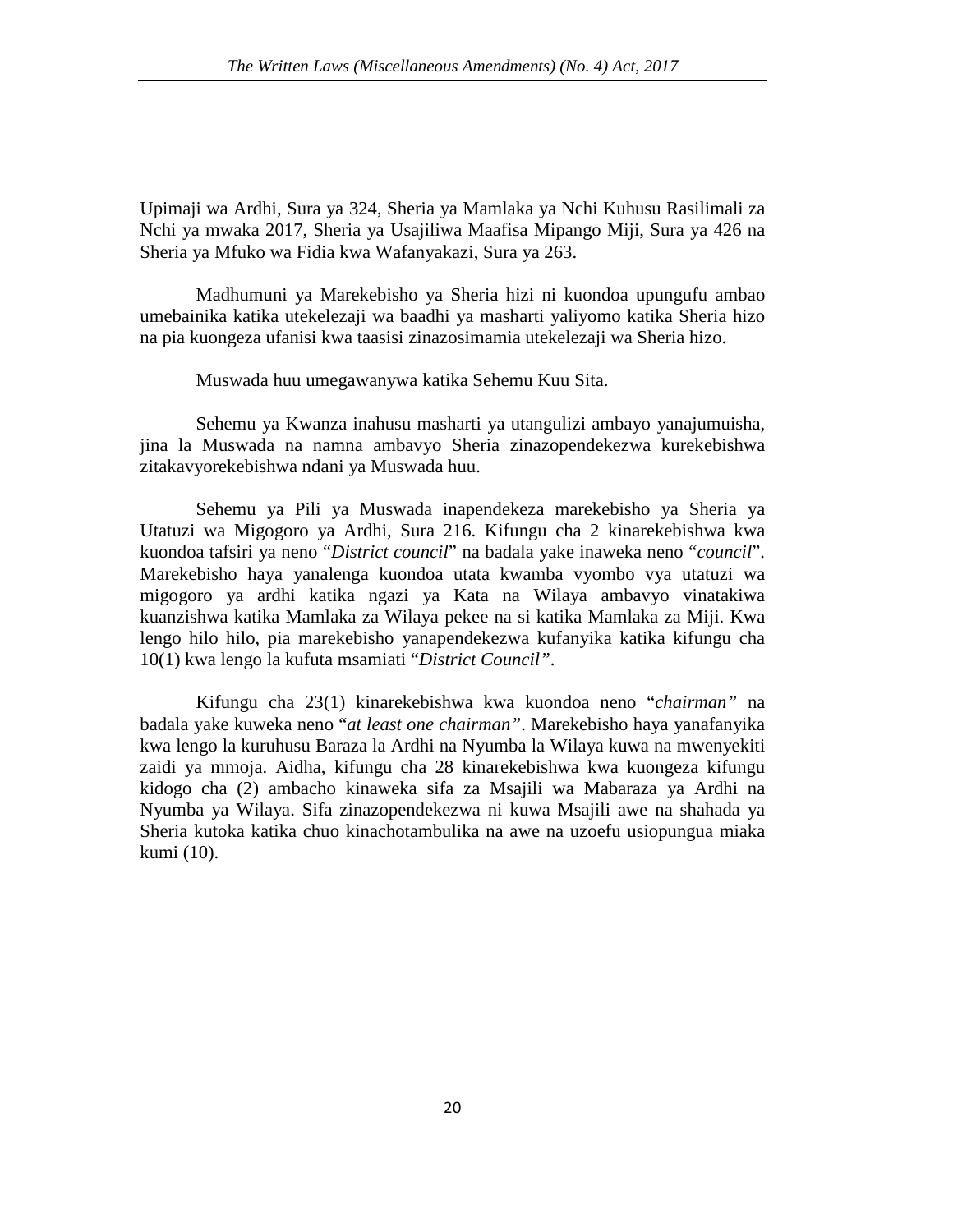Marekebisho mengine katika Sheria hii yanapendekezwa kufanyika katika kifungu cha 33 kinachohusiana na ukomo wa thamani kwa Mabaraza ya Ardhi na Nyumba ya Wilaya kutoka milioni hamsini mpaka milioni mia moja kwa mali zisizohamishika na kutoka milioni arobaini mpaka milioni themanini kwa mali zinazoweza kuthaminika. Hivyo hivyo, mapendekezo ya marekebisho yanalengwa katika katika kifungu cha 37 kwa lengo la kuongeza ukomo wa chini wa thamani kwa Mahakama Kuu kutoka milioni hamsini mpaka milioni mia moja kwa mali kuhamishika na zisizohamishika na kutoka milioni arobaini mpaka milioni themanini kwa mali zinazoweza kuhamishika na kuthaminika. Marekebisho mengine yanafanyika katika kifungu cha 44 kwa kuweka muda wa siku 14 ambapo Mahakama Kuu itatakiwa kurejesha jalada katika Baraza la Ardhi na Nyumba la Wilaya baada ya Msajili kubaini kasoro katika uamuzi wa Baraza.

Kifungu cha 55 kinaandikwa upya ili kieleweke kwa kuwa kifungu hicho kinawahusu watendaji wa Mabaraza ya Ardhi ya Vijiji, Mabaraza ya Kata na Mabaraza ya Ardhi na Nyumba ya Wilaya. Marekebisho mengine yanapendekezwa kufanyika katika kifungu cha 56(2). Lengo ni kumwezesha Waziri kutunga Kanuni kwa ajili ya uteuzi wa wenyeviti na Wazee wa Mabaraza, utendaji wa wenyeviti wa Mabaraza ya Ardhi na Nyumba ya Wilaya na Utendaji wa madalali wa Mabaraza ya Ardhi na Nyumba ya Wilaya.

Sehemu ya Tatu ya Muswada inapendekeza marekebisho ya Sheria ya Upimaji wa Ardhi Sura 324. Muswada unafanya marekebisho katika kifungu cha 2 kwa kuongeza tafsiri ya neno "Mpima Ardhi wa Kanda" "*Zonal Land Surveyor'*' ambaye atakuwa msimamizi wa shughuli zote za upimaji katika Kanda kwa niaba ya Mkurugenzi. Tafsiri hii haikuwepo awali.

Kifungu cha 3 kinapendekezwa kufanyiwa marekebisho kwa kuongezwa kifungu kidogo cha (2) kinachomtaka Mkurugenzi wa Idara kukasimu madaraka yake kwa Mpima Ardhi wa Kanda *(Zonal Land Surveyor).* Aidha, inapendekezwa pia kufanya marekebisho katika vifungu vya 4, 6 na 9 ili kuongeza kiwango cha faini na adhabu kwa mtu yeyote atakayekiuka masharti ya Sheria hii.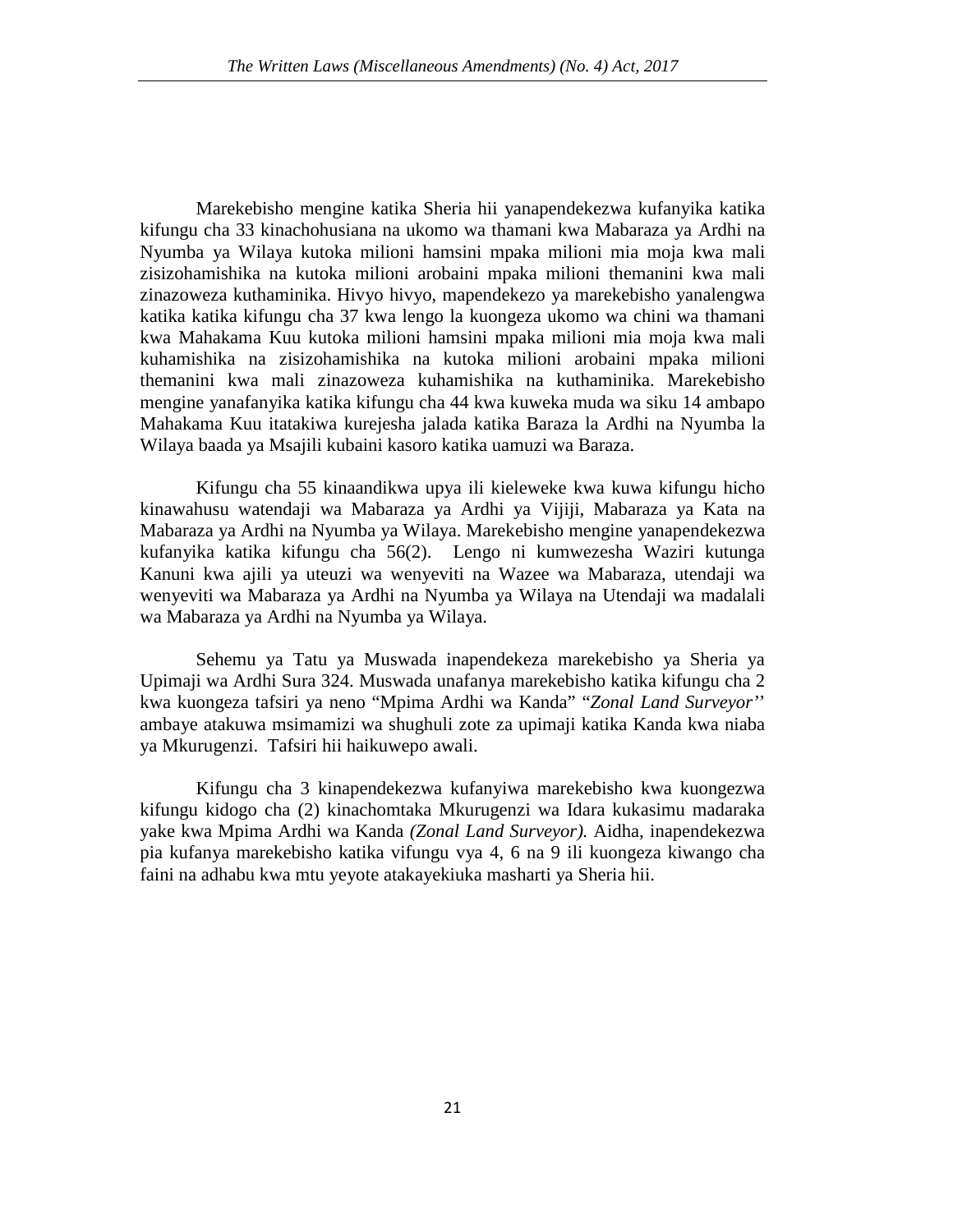Kifungu cha 13 pia kinapendekezwa kufanyiwa marekebisho kwa lengo la kuongeza kifungu kidogo kipya cha (4) kinachoweka masharti ya kuanza kutambulika na kutumika kisheria kwa michoro yote ya upimaji na ramani iliyotayarishwa kielektroniki.

Marekebisho yanapendekezwa pia yafanyike katika Sheria kwa kuongeza kifungu kipya cha 18(A) kinachompa Mkurugenzi haki ya kipekee ya kuandaa, kutengeneza na kusambaza ramani zote zinazoonyesha mipaka ya mikoa na nchi. Aidha, inapendekezwa kuongeza kifungu kidogo cha (2) kinachotoa maelezo ya adhabu kwa yeyote anayekaekiuka masharti ya kifungu hicho.

Sehemu ya Nne ya Muswada inapendekeza kuifanyia marekebisho Sheria ya Mamlaka ya Nchi Kuhusu Rasilimali za Nchi ya mwaka 2017. Kifungu cha 3 cha Sheria hii kinafanyiwa marekebisho katika tafsiri ya msamiati "natural wealth and resources" ili kujumuisha rasilimali za madini na mafuta ambazo zinakosekana katika msamiati huo.

 Sehemu ya Tano inapendekeza marekebisho ya Sheria ya Usajili wa Maafisa Mipangomiji Sura 426. Inapendekezwa kurekebisha kifungu cha 2 kwa kuongeza misamiati "*foreign firm", "stop order"* tafsiri ya maneno haya hayakuwepo awali. Aidha, inaongeza maana katika tafsiri ya kazi zifanywazo na taaluma ya Mipango Miji "*Town planning practice"*.

Vile vile, inapendekezwa kukifanyia marekebisho kifungu cha 4 kwa kuongeza kifungu kidogo cha (2) , (3), (4) na (5) kwa lengo la kuipa Bodi mamlaka ya kisheria pamoja na mambo mengine, kuwa na mamlaka kamili ya kuweza kushitaki na kushitakiwa kwa jina lake kuweka masharti ya Mwanasheira Mkuu wa Serikali kuweza kushiriki katika baadhi ya mashauri. Kifungu cha 7 kinapendekezwa kurekebishwa ili kuongeza kifungu kidogo cha (3), (4) na (5) kinachoonyesha kazi na wajibu wa Msajili wa Bodi. Aidha, inapendekezwa marekebisho katika kifungu cha 8 kwa kufuta kifungu kidogo cha (2) na kukiandika upya ili kuainisha masharti juu ya fomu zote za usajili, leseni za kufanyia kazi na usajili wa Maafisa Mipangomiji kuwa zitaainishwa katika Kanuni.